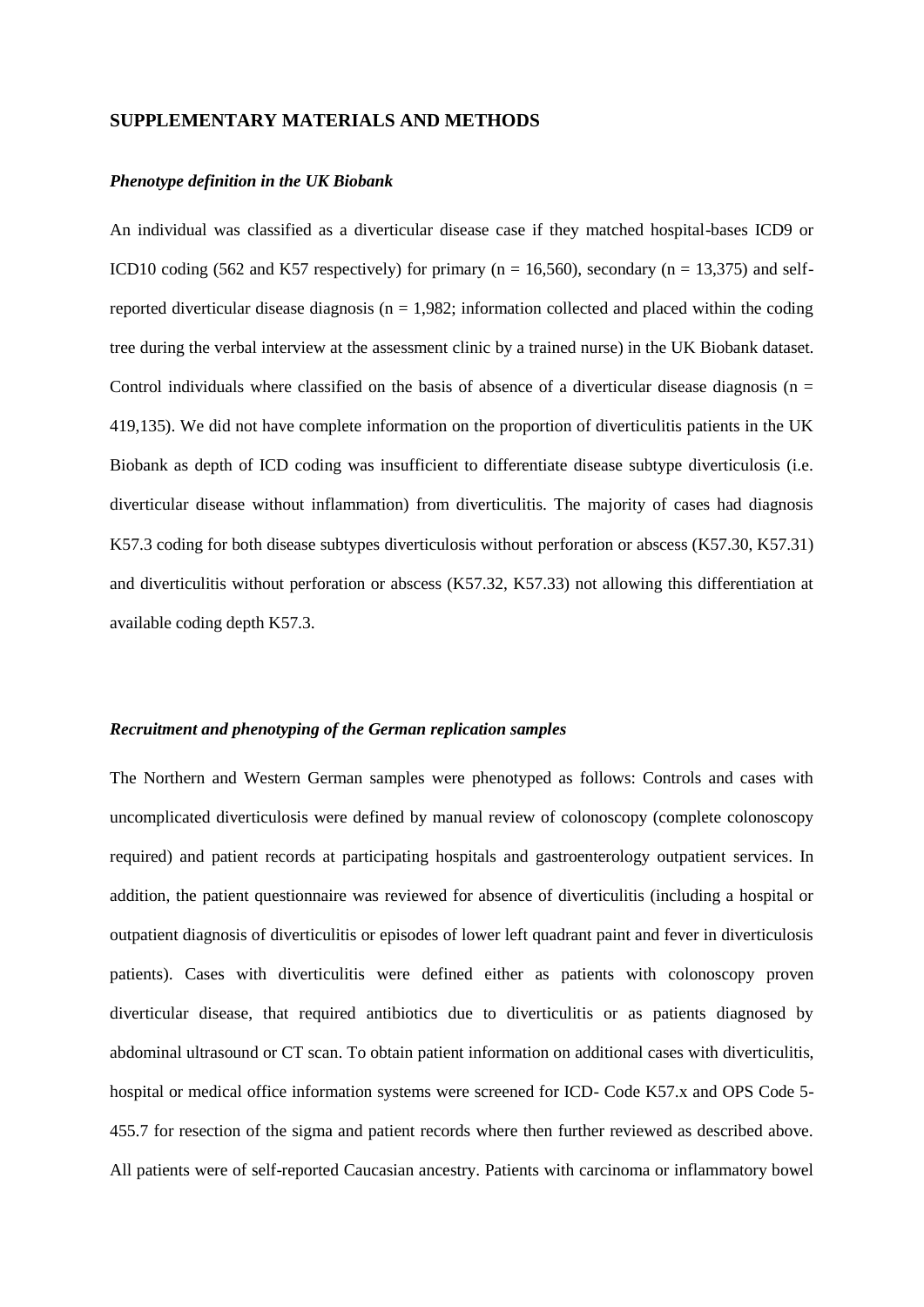disease (IBD) were excluded from all groups. Patients from the Germany / North cohort were recruited through the popgen biobank as described previously [1,2]. Patients from the Germany / West cohort were recruited at the Department of Medicine II, Saarland University Medical Center, Homburg between 2012 and 2017. All German participants provided written informed consent. The study protocol was approved by the Research Ethics Committees of the Saarland University (approval 63/11), the Medical faculty of Christian-Albrechts-University Kiel, Germany (A 156/03) and the Medical Faculty of the Technische Universität Dresden (EK470122013).

#### *Austrian replication samples*

For the Austria / Vienna cohort, the ongoing molecular epidemiology colorectal cancer study of Austria (CORSA) was used. More than 16,000 Caucasian participants were recruited since May 2003 through the province-wide screening program "Burgenland Prevention Trial of Colorectal Disease with Immunological Testing" (B-PREDICT). All habitants of Burgenland aged between 40 and 80 years are invited to take part in the screening program. Participants with a positive faecal occult blood test receive further diagnostic workup including colonoscopy. Results of colonoscopies are collected in a central database and standardized documentation guidelines are followed. Demographic and anthropometric factors, dietary and smoking habits are assessed by questionnaire. All subjects gave written informed consent and the study was approved by the institutional review board "Ethikkommission Burgenland (EK33/2010)". Ascertainment of the diverticulosis / diverticulitis phenotype in the CORSA study population was based on database review of colonoscopy and clinical data for the years 2003 to 2009. Individuals with colon cancer or IBD were excluded. Genotypes for replication analysis were extracted from available QC'ed Axiom Genome-Wide CEU1 array (Affymetrix, Santa Clara, CA) data which was imputed to 1000 Genomes Project Phase 3 reference (using IMPUTE2). For the Austria / Oberndorf samples, a systematic, prospective recruitment of all patients undergoing screening colonoscopy at the Krankenhaus Oberndorf is being performed since 2007. Patients were recruited on site according to the same phenotypic criteria as for the German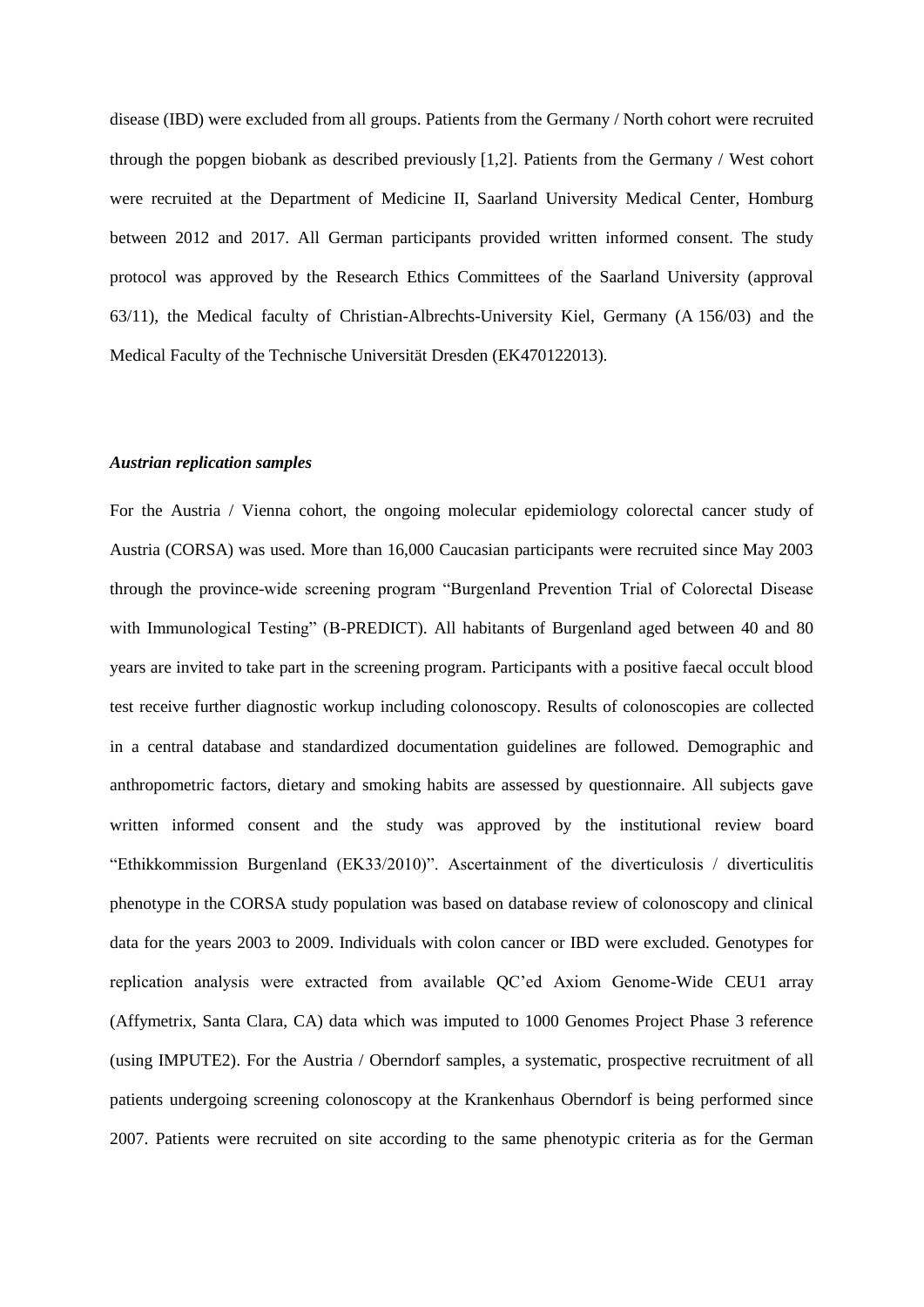cohorts. The study was approved by the local ethics committee (Ethikkommission des Landes Salzburg, approval no. 415-E/ 1262/2-2010) and informed consent was obtained from all participants.

#### *Lithuanian replication cohort*

Patients were recruited at the Department of Gastroenterology at the Lithuanian University of Health Sciences, Kaunas in Lithuania between 2012 and 2017 from patients referred for colonoscopy according to the same criteria as the Germany / West samples as described previously [3]. All patients have signed an informed consent form to participate in the study. The study protocol was approved by the Regional Kaunas Ethics Committee (BE-10-2). The study was performed according to the Declaration of Helsinki.

#### *Swedish replication samples*

The population-based colonoscopy study (PopCol) was performed at Ersta hospital in Stockholm, Sweden from 2002 to 2006, where 3356 randomly selected adults from the general population were sent an Abdominal Symptom Questionnaire and 2293 responders were contacted for further investigations. Of the 745 individuals (426 women and 319 men) who underwent an ileo-colonoscopy as part of the study, 130 individuals (17.4 %) had diverticulosis. No individual presented with diverticulitis. Illumina OmniExpressExome-8 v1 genotypes were extracted from available QC'ed and imputed data, which have already been used and described in previous publications [4,5]. Study approval was obtained from the local Ethics committee (No 394/01, Karolinska Institutet Huddinge Regional Ethics Board, Sweden) and written informed consent was obtained from all participants. The PopCol study is described in detail in Kjellström *et al.* Eur J Gastroenterol Hepatol. 2014 Mar; 26(3):268-75.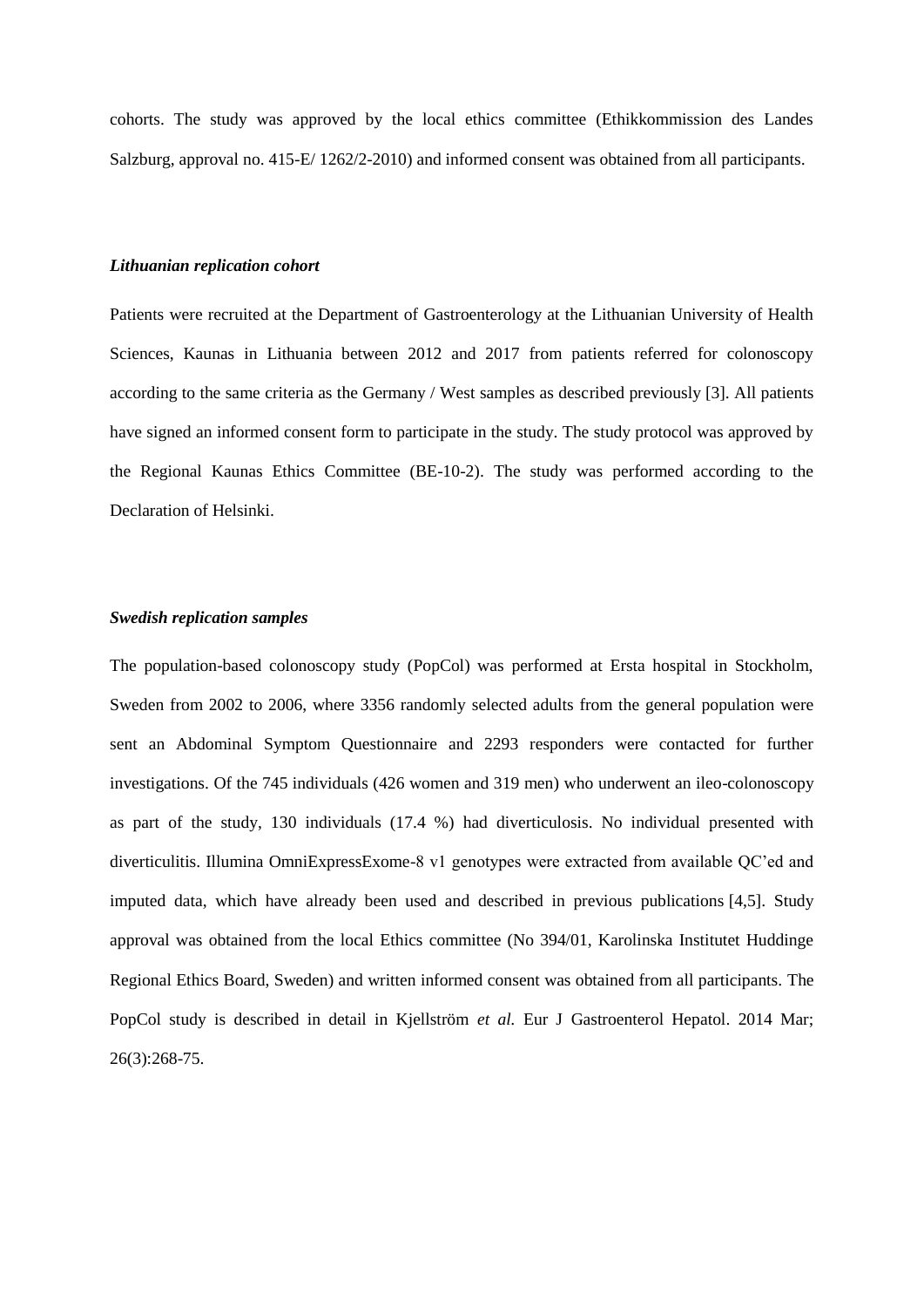### *GWAS analysis*

Discovery GWAS analysis was performed on UK Biobank on Version 3 imputed genotypes. Genomewide association tests were performed using BOLT-LMM v2.34, which applies a linear mixed model to adjust for the effects of population structure and individual relatedness[6]. This enabled the inclusion of all related individuals in our white European subset allowing a sample size of up 451,099 individuals, as opposed to a maximal set of 379,767 unrelated individuals. We limited our analysis to 11,977,111 genetic variants centrally imputed using both the Haplotype Reference Consortium imputation reference panel and a combined UK10K and 1000 Genomes reference panel with a minimum minor allele frequency (MAF)  $>0.1\%$  and imputation quality score (INFO)  $>0.4$ .

## *Data availability*

The GWAS summary statistics is publicly available on our group websites:

http://gengastro.med.tu-dresden.de/suppl/diverticular\_disease/

[http://www.t2diabetesgenes.org/data/.](https://owa.uniklinikum-dresden.de/owa/redir.aspx?C=4H0H7TFAEQH_W3DuTKWOQd0sBsCPhi1rbQTgQ-Yv28ACAV8ZkALWCA..&URL=http%3a%2f%2fwww.t2diabetesgenes.org%2fdata%2f)

The data from UK Biobank reported in this paper are available via application directly to the UK Biobank [\(http://www.ukbiobank.ac.uk/\)](https://owa.uniklinikum-dresden.de/owa/redir.aspx?C=Sv-o5PynywHPALZlyNM59vUx8k8n9it1qi2x9J9QdOECAV8ZkALWCA..&URL=http%3a%2f%2fwww.ukbiobank.ac.uk%2f).

#### *Validation genotyping*

The 51 loci were validated in a combined European sample of 3,893 cases and 2,829 diverticula-free controls based on colonoscopy (Table 1) using the most significant discovery variant. When direct genotyping of a lead variant was not technical feasible, appropriate proxies were selected instead, defined as the variant with the next-lowest P-value within 250 kb of the index SNP (Table 2,3 Supplementary Table 5 ). Genotyping of SNPs was performed using the Agena® iPLEX Gold chemistry MassARRAY platform and TaqMan® technology from Life Technologies on an automated platform as described previously [2]. The choice of genotyping technology per variant was based on technical considerations of assay design feasibility and is indicated in Table 2 and 3. Genomic DNA was amplified with the GenomiPhi (Amersham) whole-genome amplification kit and fragmented at 99 °C for 3 min. All data were logged and managed with a database-driven laboratory information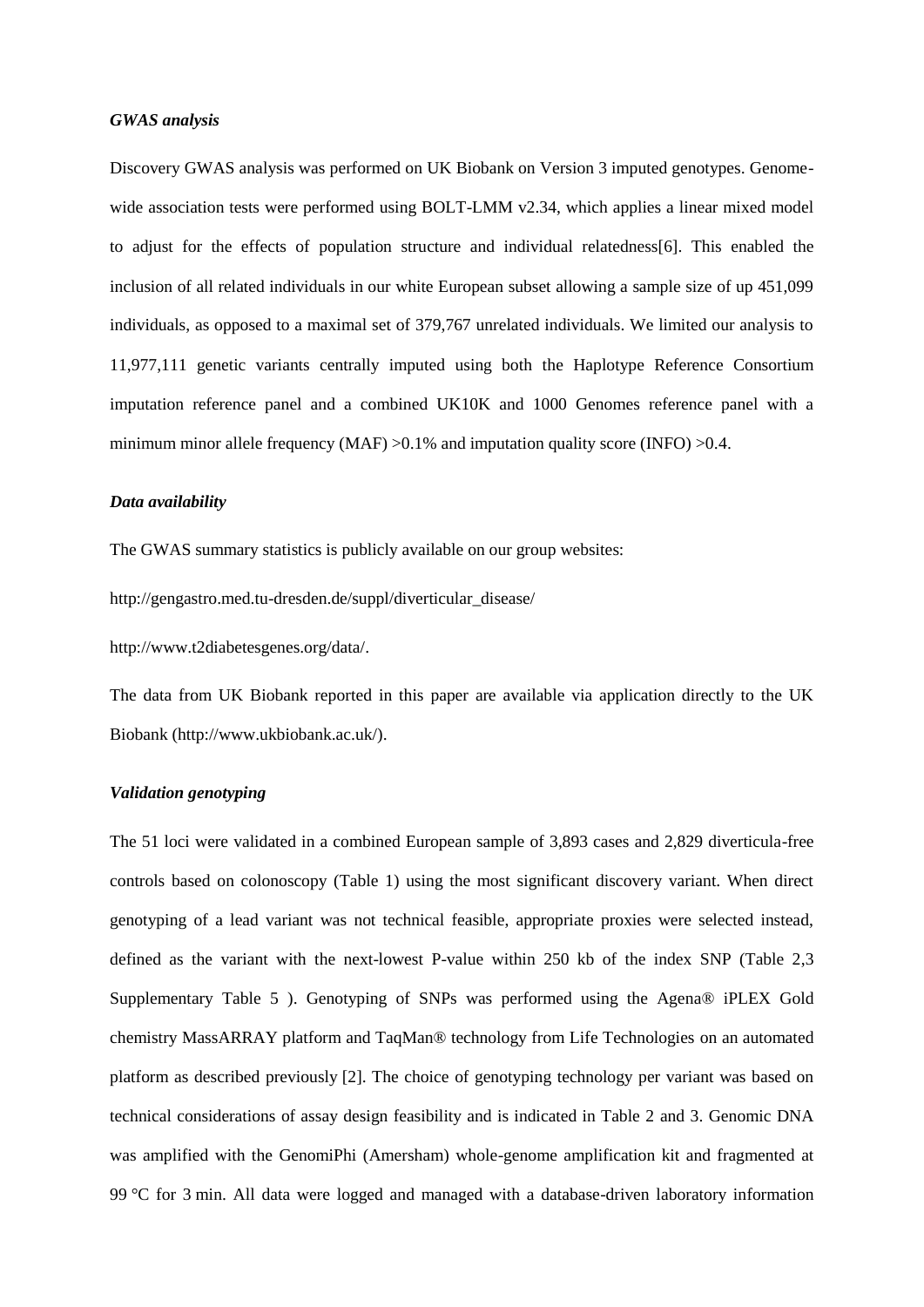management system (LIMS) [7]. Individual samples with  $>5\%$  missing data were excluded from further analyses. SNPs that had >5% missing data or deviated from Hardy-Weinberg equilibrium (exact  $P \le 10^{-6}$  in controls) were excluded and replaced. Logistic regression analyses under additive model of inheritance were performed with PLINK [8] adjusting for gender and age for Taqman and Plex genotyped cohorts (i.e. German data sets (Germany North and West), the Austrian data set (Austria Oberndorf) and the Lithuanian data set). For cohorts Austria (Vienna) and Sweden, 1000 genomes imputed GWAS data was available, here association tests were performed using SNPTEST (v2.5) [9] adjusting for gender and age. Study-specific β effect estimates from all European replication/differentiation cohorts were then combined by fixed-effect meta-analysis using an inverse variance–weighted method implemented in META (1.6.0) [10]. For replication a nominal significance level of *P*<0.05 and consistency in odds ratio direction between the discovery and replication stage was applied.

To increase statistical power to replicate risk loci with lower observed odds ratios the sample size of the replication cohort was increased by including replication data for diverticulitis presented by Maguire et al. from European samples (N=29,367) from the Michigan genome initiative (MGI) into a meta-analysis of all European replication cohorts (N=36,089 samples). Study-specific z-scores for each allele were combined across samples in a weighted sum, with weights proportional to the squareroot of the sample size for each study implemented in METAL (http://csg.sph.umich.edu/abecasis/Metal/).

Sudy-specific effective sample sizes were calculated as  $4 / (1/[# of cases] + 1/[# of controls])$ .

## *mRNA expression analysis*

Colonic tissue samples were obtained during surgical resection for the controls and non-inflamed diverticulosis during partial colectomy for nonobstructive colorectal carcinoma with tissue obtained distal from the tumor at a distance >5cm from any additional pathology or the tumour. Anorectal evacuation and colonic motility disorders were excluded. Diverticulitis samples were obtained from patients operated after two or more attacks of diverticulitis during elective surgery. Full-thickness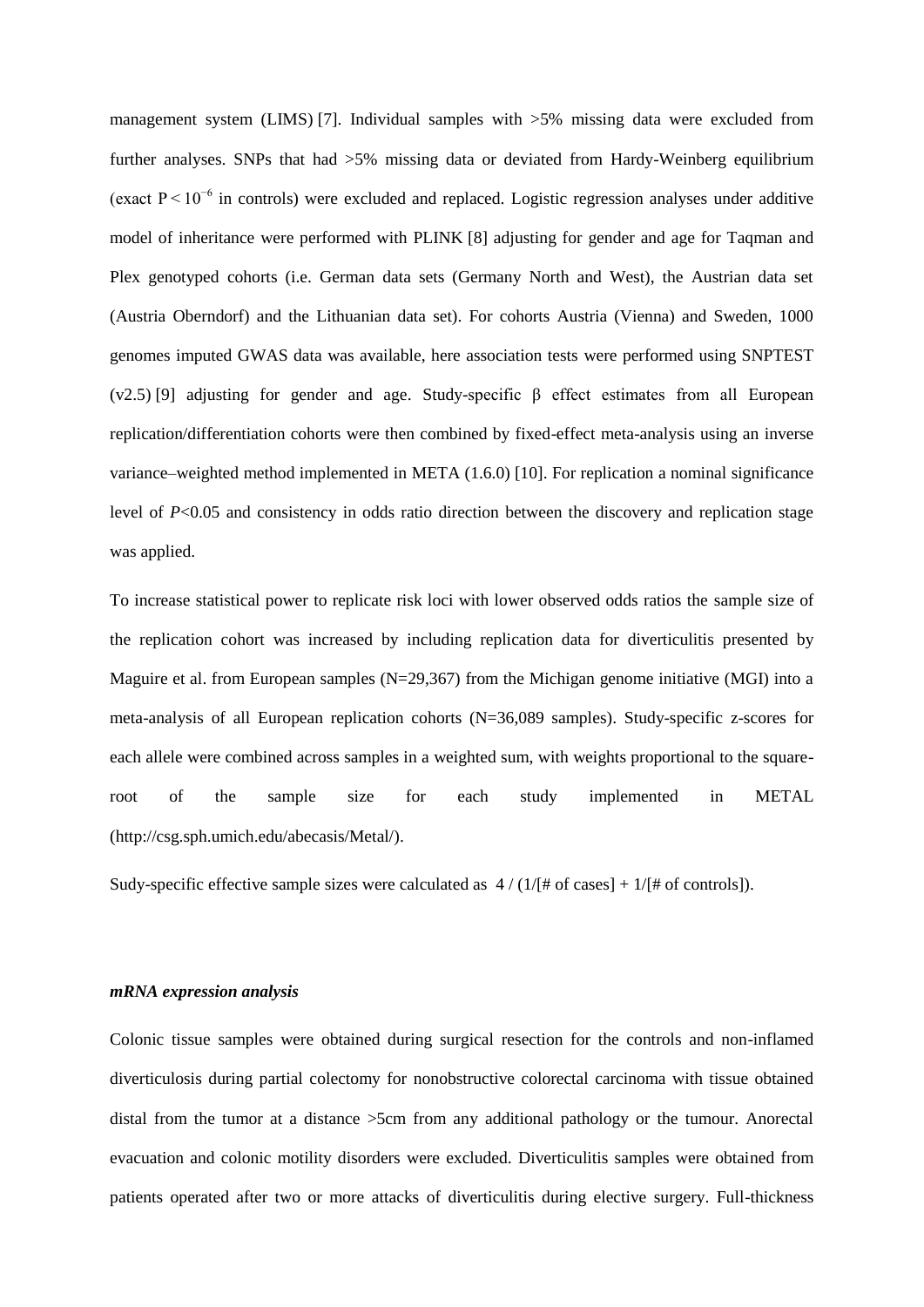specimens were harvested from sites adjacent to colonic diverticula. All specimens were immediately transferred from the operating room to the laboratory for tissue processing in PBS (phosphate-buffered saline, pH 7.2). The study of human tissue received approval from the Local Ethics Committee of the Faculty of Medicine, Kiel University, Germany (B299/07). Patient characteristics are provided in Supplementary Table 7.

For dissection of colonic layers, full-thickness rectangular tissue blocks (30 mm x 10 mm) were pinned out flat on a cork plate by fine needles as described previously [11]. Mucosa, submucosa, and muscularis propria were separated using microsurgical scissors and immediately frozen in isopentane after resection and stored at −70°C until further processing. RNA was extracted using the NucleoSpin® RNA Kit (Macherey-Nagel, Düren, Germany). Reverse transcription was carried out using the M-MLV Reverse Transcriptase RNase (H-) (Promega, Mannheim, Germany) according to the manufacturer's protocol. Duplicate real-time quantitative PCR reactions were performed with qPCR Master Mix Plus (Eurogentec, Seraing, Belgium) using an ABI Prism 7500 fast Real-Time PCR cycler (Life Technologies). The housekeeping gene *HPRT* was used for normalization. The primer/probe sets (Eurogentec) or TaqMan assays (Thermo Fisher Scientific, Waltham, MA, USA) used are listed in Supplementary Table 8. Quality filtering: samples showing deviations at duplicate Ct values of >1.5 units were excluded from analysis. Potential outliers were not excluded from nonparametric group comparison analysis.

Statistical analysis of mRNA expression data and creation of box plots with jittered points were performed using ggpubr: 'ggplot2' package in r (http://www.sthda.com/english/rpkgs/ggpubr/). For the comparison of two groups a non-parametric Mann-Whitney U test (i.e. unpaired two-samples Wilcoxon test) was used. For the comparison of three groups a non-parametric Kruskal-Wallis test was used. Differences were considered significant after correction for multiple testing at P<0.0025 (0.05/20 tests). All results are expressed as medians with interquartile ranges.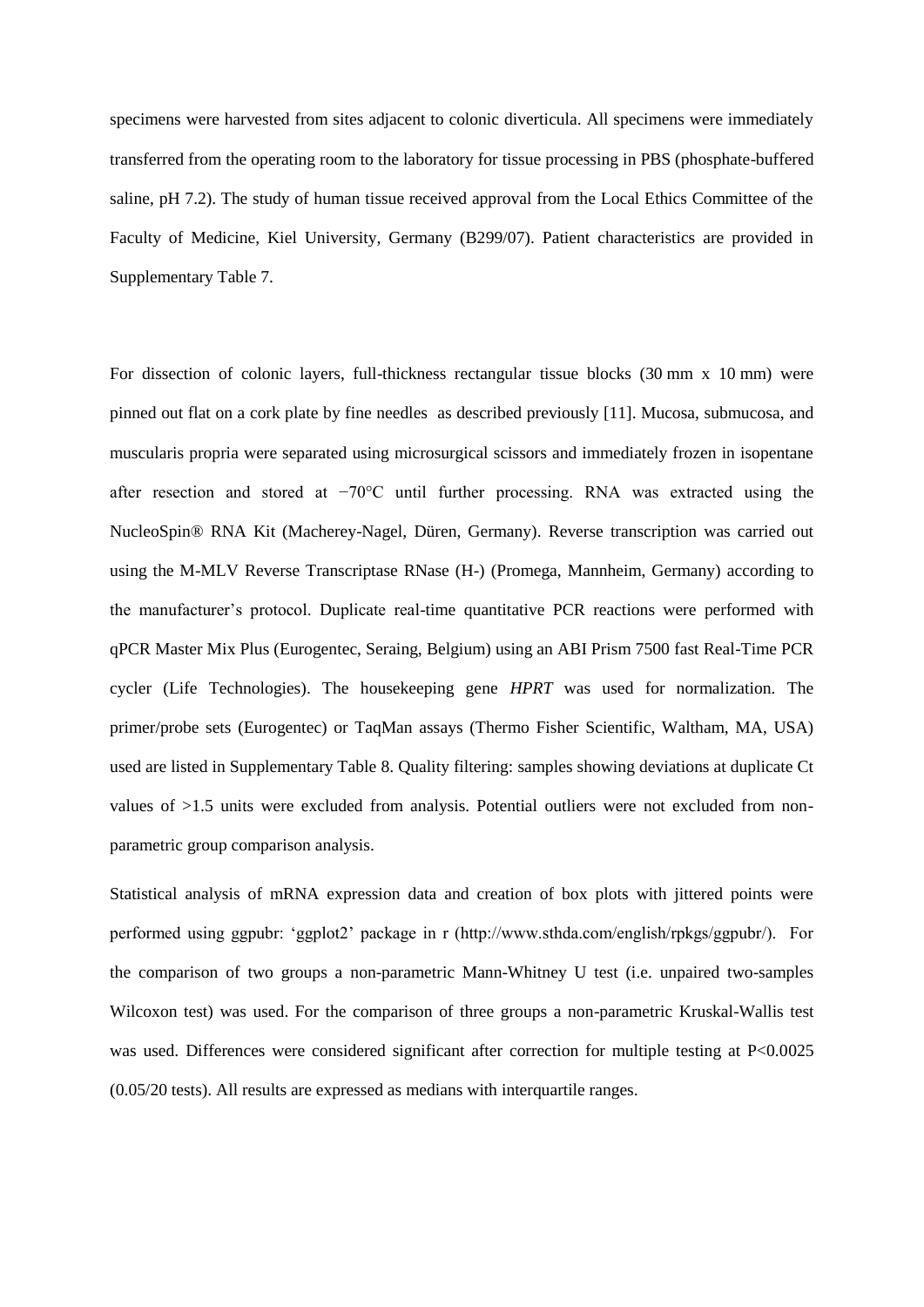## *Immunohistochemistry*

Fluorescence immunohistochemistry was performed as previously described [12]. Briefly, colonic specimens were fixed in 4% paraformaldehyde for 24 h. Paraffin-embedded tissue sections were pretreated with citrate buffer and incubated overnight with following primary antibodies: mouse anti-Col6a1 (B-4, Santa Cruz Biotechnology, Santa Cruz, USA), rabbit anti-PHGR1 (gift of Oddmund Nordgård, Stavanger University Hospital, Norway), rabbit anti-GPR158 (ABIN 2890856, Antibodiesonline.com, Aachen, Germany), mouse anti-EFEMP1 (mAB3-5, Santa Cruz Biotechnology), rabbit anti-CRISPLD2 (NBP1-85143, Novusbio, Littleton, USA), rabbit anti-Elastin (Ab21610, Abcam, Cambridge, U.K.), rabbit anti-a-SMA (Ab5694, Abcam), mouse anti-a-SMA (M0851, Dakocytomation, Glostrup, Denmark), rabbit anti-PGP9.5 (RA95101, UltraClone, Isle of Wight, U.K.) and mouse anti-PGP9.5 (BM699, Acris, Herford, Germany). Anti-rabbit AlexaFluor488, anti-rabbit Alexafluor555, anti-mouse AlexaFluor488 and anti-mouse Alexafluor555 (Life Technologies, Karlsruhe, Germany) were used as secondary antibodies. All antibodies were diluted in antibody diluent (Life Technologies). Nuclei were counterstained with DAPI (Roche, Mannheim, Germany). Image acquisition was performed on a fluorescence inverted microscope (Axiovert 200 M, Zeiss, Gottingen, Germany) coupled to an AxioCam MR3 camera (Zeiss) using Axiovision software (version 4.7, Zeiss).

## *Loci Discovery and Functional Annotation (FUMA)*

Genomic risk loci and lead variants were derived from FUnctional Mapping and Annotation of genetic associations (FUMAv1.3.1, http://fuma.ctglab.nl) [13] based on GWAS summary statistics obtained from BOLT-LMM. Independent significant SNPs were identified using the SNP2GENE function and were defined as SNPs with a P-value of  $< 5 \times 10^{-8}$  and independence to other genome wide significant SNPs at  $r^2$  < 0.6 based on reference panel 1000 Genomes phase 3. Unique genomic risk loci were identified as LD blocks of independent significant SNPs that are >250kb apart, closer blocks were merged into a single locus. For each genomic risk locus one or more lead SNPs were identified among the independent significant SNPs and were defined as those that were independent from each other at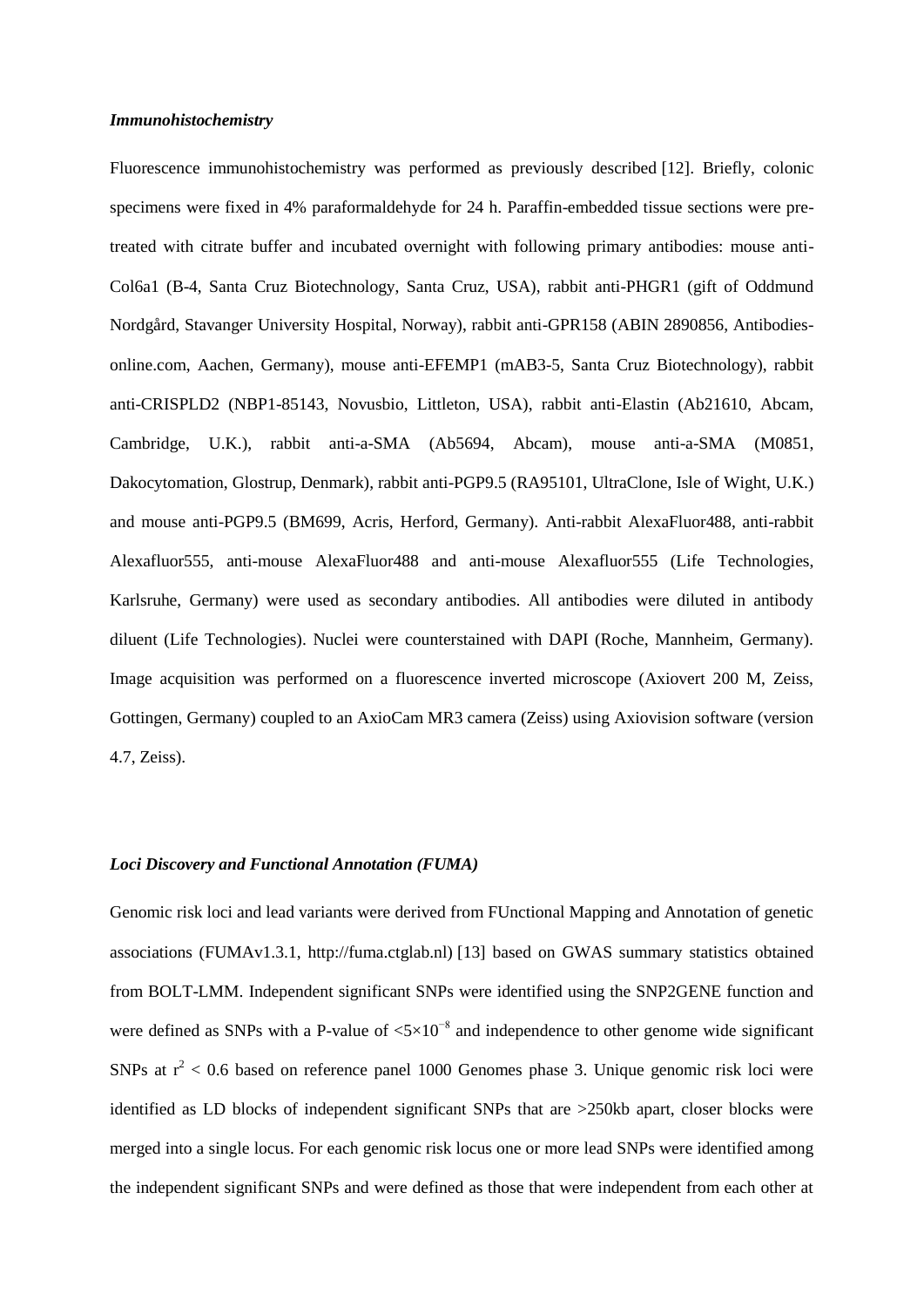$r^2$  <0.1. The independent significant variant with the lowest p-value at each risk locus was classified as the top lead variant for that respective locus and was followed up in replication genotyping (N=51 top lead variants) (Supplementary Table 5). Based on these independent significant SNPs, candidate SNPs used in subsequent functional annotations were identified as all SNPs that had a P-value of  $\langle 1 \times 10^{-5} \rangle$ , MAF > 0.01 and were in LD of  $r^2 \ge 0.6$  with at least one of the independent significant SNPs (Supplementary Table 1).

In order to identify candidate gene(s) at the respective genomic risk locus we followed i) **a manually curated selection process** based on local LD structure and supporting evidence from regulatory elements (eQTL and chromatin interaction) as detailed below and in Supplementary Table 3 and ii) we performed hypothesis-free functional and gene annotations based on the genomic positions of risk loci using **FUMA** [21] as manually curated selection process of candidate genes might not capture the full biology of the risk architecture. In the manually curated selection process, except for locus #25 (*PHGR1* and *DISP2*), a single curated candidate gene was assigned to each locus. The FUMA based approach resulted in 1080 unique mapped candidate genes (Supplementary Figure 6 & 7 and Supplementary Table 2).

**Manually curated selection process** (Supplementary Table 3): For lead variants located intronic, exonic, in the 3´or 5´UTR to a single annotated gene, the respective gene was identified as the candidate gene (30 out of 51 loci). For lead variants located upstream or downstream to a single annotated gene, this gene was assigned as the candidate gene, if the respective gene contains a variant with at least an  $r^2 > 0.5$  to the lead variant at the locus (12 out of 51 loci). For loci, where variants in more than one neighbouring or overlapping transcript showed significant LD  $(r^2>0.5)$  to the lead variant, the transcript with higher expression in the tissue of interest was selected (3 out of 51 loci). For loci, where variants in more than one neighbouring or overlapping transcript showed significant LD  $(r^2>0.5)$  to the lead variant and no clear differences in expression were evident, the curated candidate gene was selected if additional regulatory evidence was present, i.e. an eQTL in a tissue of interest according to GTEx v7 or a chromatin interaction pointed to a particular gene (1 out of 51) loci). If the lead variant was not located in a gene region and did not show significant LD to a variant in a neighbouring transcript, the impact of the lead variant and the variants in LD to the lead variant on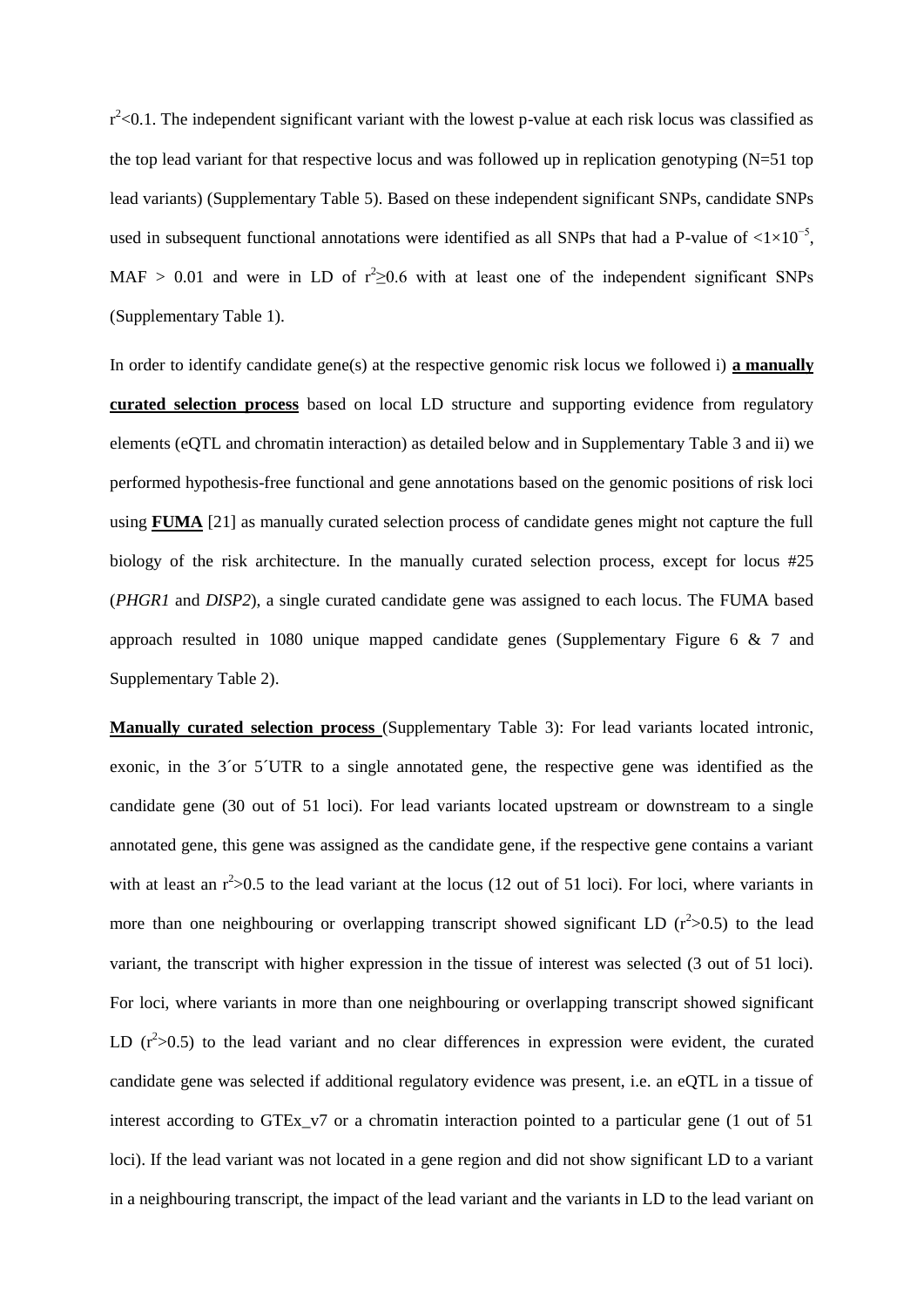regulatory elements (eQTLs or chromatin interaction) was evaluated. If such elements were identified, the closest respective gene was annotated as the curated candidate gene (Criterion 5: 4 out of 51 loci). For the remaining loci, the closest transcript to the lead variant was annotated as the curated candidate gene if the distance to the variant was less than 1MB (Criterion 6: 1 out of 51 loci).

Using **FUMA**, all candidate SNPs were by default mapped to Ensembl genes (build 85) using ANNOVAR. The maximum physical distance to map SNPs to genes was 10kb. Intergenic SNPs were mapped to the two closest up and down stream genes thus with possible assignment to multiple genes. Candidate SNP and gene positions are referring to the human reference assembly (GRCh37/hg19) and are provided in Supplementary Table 1. Functional consequences of candidate SNPs were assessed using ANNOVAR, a tissue-specific *cis*-eQTL dataset (GTExV7, https://gtexportal.org) and 15-core chromatin states (ENCODE Project Consortium, 2012) [16]. Candidate genes with eQTL variants affecting gene expression in sigmoid colon at FDR<0.05 or at nominal  $p_{e}qTL < 0.05$  are shown in Table 2 and Table 3 and Supplementary Table 16. Enhancer and promoter regions were obtained from Roadmap Epigenomics Projects for 111 epigenomes [16]. Those regions were predicted using DNase peaks and core 15-state chromatin state model.

## *Gene set and pathway analysis*

We used two gene set and pathway analysis approaches (MSigDB [14] and VEGAS2pathway [15]) to determine if the polygenic signal measured in the diverticular disease associated genes clustered in specific biological pathways. First, positional candidate genes from genomic risk loci showing consistency in effect direction between both discovery and replication stage, as outlined in Supplementary Table 5, were tested for overrepresentation with gene sets from the C5 collection: GO Biological Processes and gene sets from C2 sub-collection CP: Canonical pathways, curated in the Molecular Signatures Database (MSigDB 6.1; http://software.broadinstitute.org/gsea/msigdb/). A hypergeometric over-representation p-value: (k, K, n, N) was calculated for each gene set from K (the number of genes in the set), k (the number of genes in the intersection of the query set), n (the number of genes in comparison) and N (the number of all known human gene symbols). To control the false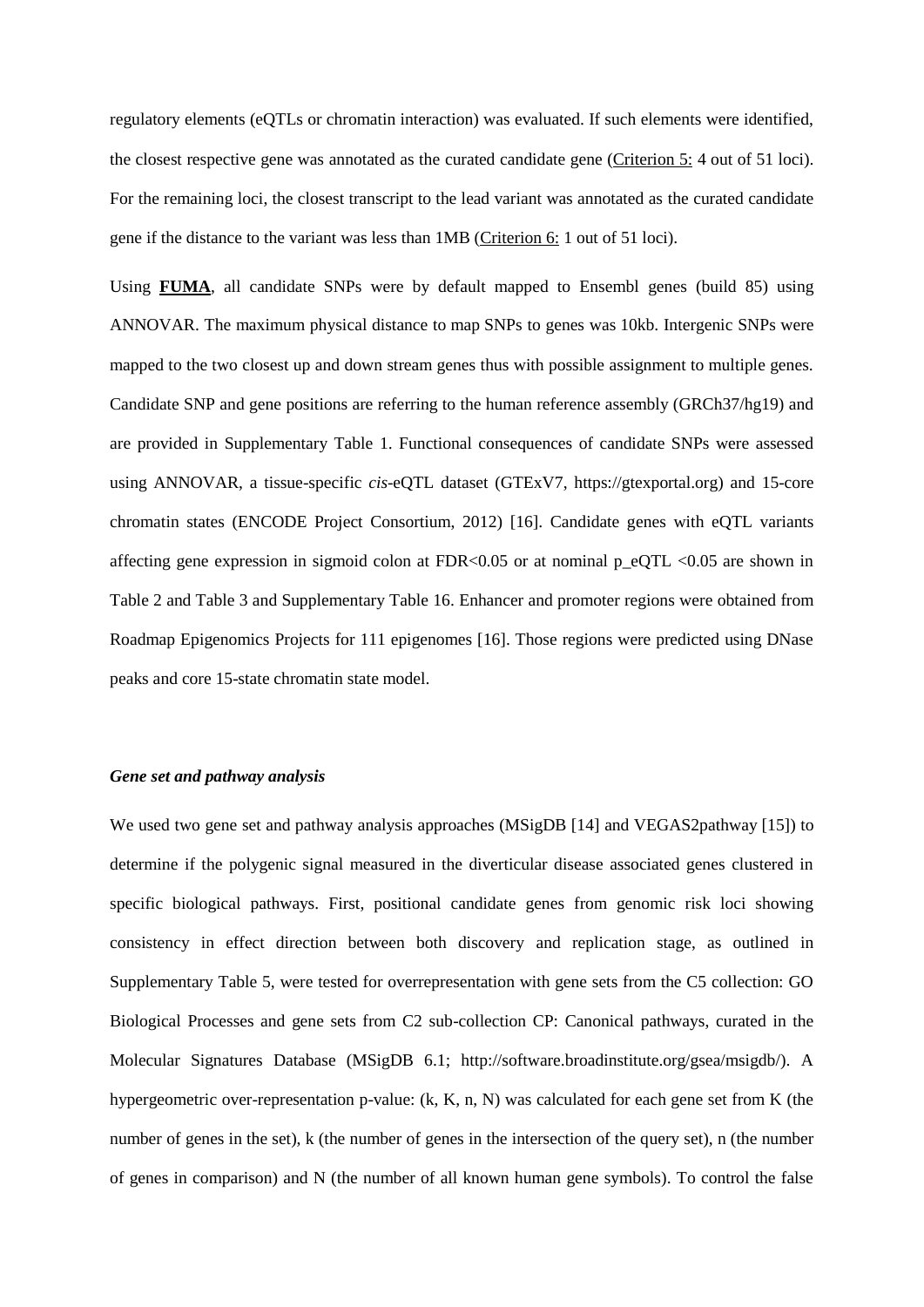positive error rates a FDR ( $p < 0.05$ ) threshold was applied for significance. Results are provided in Supplementary Table 9 and 11. Secondly, we used VEGAS2pathway (https://vegas2.qimrberghofer.edu.au/) an extension of the VEGAS2 approach (VErsatile Gene-based Association Study, VEGAS2v02) to test hypothesis-free for pathway and gene set enrichment using the GWAS summary statistics obtained from BOLT-LMM v2.34. VEGAS2Pathway is a two-step pathway analysis strategy. Firstly, we calculated the gene-based test statistics for all genes using VEGAS2, which accounts for the LD between the SNPs within a gene through simulation. Variants lying within 50 kb on either side of a gene's transcription site (hg19 annotated RefSeq genes from UCSC table browser) were assigned to the respective gene to compute its association p value. This selection criterion was used to balance between inclusions of possible cis-regulatory variants and maintaining specificity of a gene. Secondly, for each of a set of pre-specified gene-sets, the relevant gene-based results were carried forward to compute a pathway-based test for gene-sets from the Gene Ontology, curated gene-sets from MSigDB; containing canonical pathways and gene-sets from BIOCARTA, REACTOME, KEGG databases, PANTHER, and pathway commons databases. Genesets were filtered to include only those with size between 10 and 1,000 genes. Overall, there were 6,212 gene-sets, including 18,399 genes with 511,336 annotations. Results are provided in Supplementary Table 11 and 12.

## *Enrichment analyses in cell lines and primary tissues.*

GARFIELD (**G**WAS **A**nalysis of **R**egulatory or **F**unctional **I**nformation **E**nrichment with **LD** correction). The GARFIELD (http://europepmc.org/preprints/ppr7035) approach is independent from FUMA annotated genes and VEGAS2pathway results. GARFIELD used the whole number of GWAS SNPs as input then performs greedy pruning of GWAS SNPs (LD  $r2 > 0.1$ ) and then annotates them based on functional information overlap. Functional enrichment analysis of diverticular disease variants in DNaseI Hypersensitive sites from ENCODE and Roadmap Epigenomics data are provided in Supplementary Table 13. GARFIELD allows for parallel enrichment analyses at multiple p-value sub-thresholds, which improves power to define statistically significant enrichment patterns by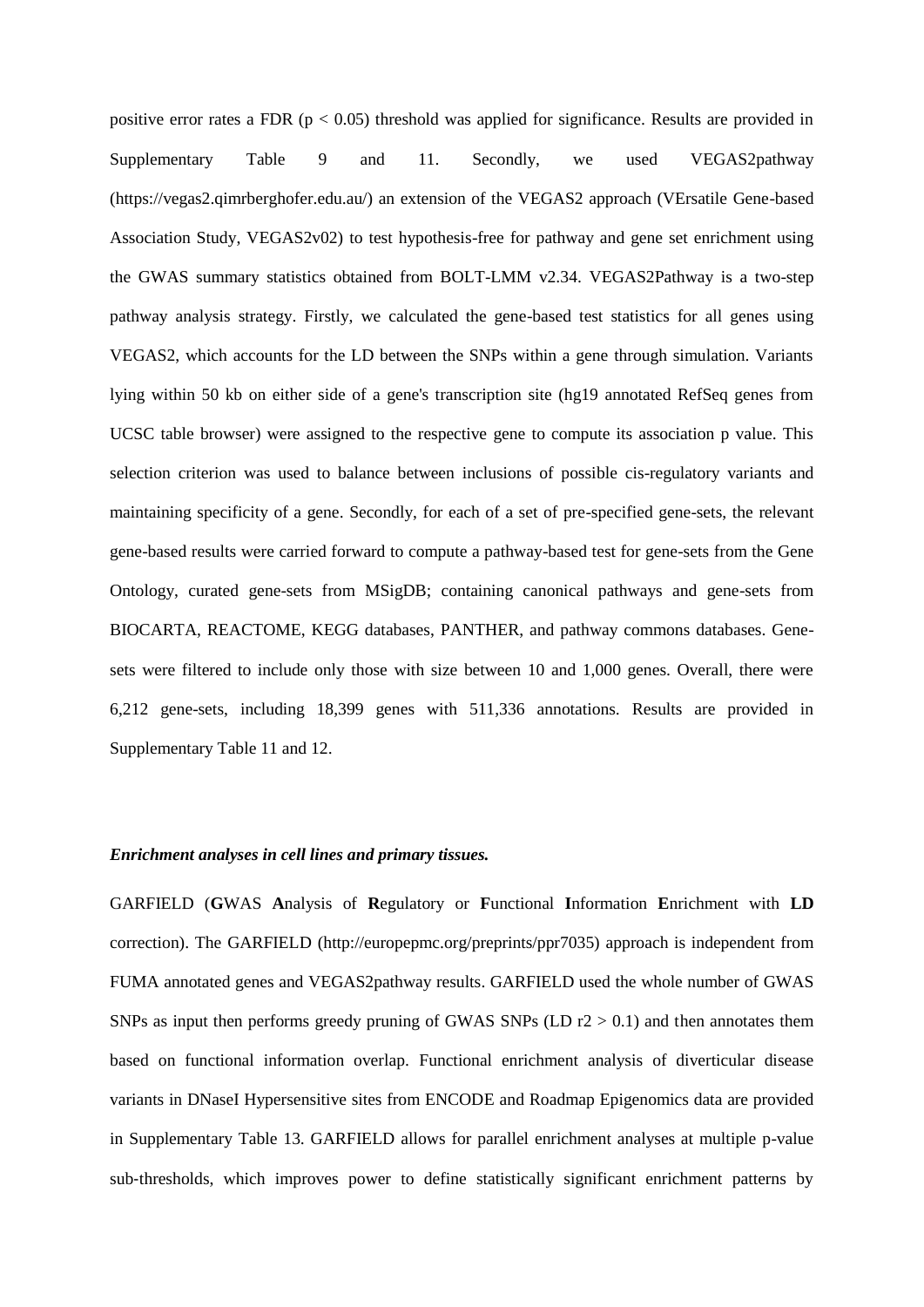increasing the number of variants tested. GARFIELD uses a nonparametric approach to weight GWAS findings with regulatory or functional annotations to find features relevant to a phenotype of interest. GARFIELD accounts for LD, minor allele frequency, matched genotyping variants and local gene density with the application of permutations to derive statistical significance. GARFIELD quantifies enrichment using odds ratios (OR) at various GWAS p-value cutoffs and assesses their significance by employing generalized linear model testing, while accounting for minor allele frequency, distance to nearest transcription start site and number of LD proxies ( $r2 > 0.8$ ). The fold enrichment at various GWAS p-value cutoffs is indicated by color coding as described in the figure legend of Supplementary Figure 11. Fold enrichment values are shown in black and blue, for the GWAS P-value thresholds  $\langle 1 \times 10^{-8}$  and  $\langle 1 \times 10^{-5}$ , respectively. The innermost and outermost dots along the inside edge denote significant enrichment for the cell type at  $\langle 1 \times 10^{-5}$  and  $\langle 1 \times 10^{-8}$ , respectively.

## *URLs:*

ANNOVAR: http://annovar.openbioinformatics.org/en/latest/ BOLT-LMM: https://data.broadinstitute.org/alkesgroup/BOLT-LMM/ FUMA: http://fuma.ctglab.nl/ GARFIELD: http://europepmc.org/preprints/ppr7035 GSEA/MSigDB 6.1:<http://software.broadinstitute.org/gsea/msigdb/> GWAS Catalog:<https://www.ebi.ac.uk/gwas/> LOCUSZOOM: http://locuszoom.org/ META: https://mathgen.stats.ox.ac.uk/genetics\_software/meta/meta.html METAL: https://genome.sph.umich.edu/wiki/METAL OMIM:<https://omim.org/> PLINK: http://zzz.bwh.harvard.edu/plink/ R, 'ggplot2' package: http://www.sthda.com/english/rpkgs/ggpubr/ SNPTEST: https://mathgen.stats.ox.ac.uk/genetics\_software/snptest/snptest.html UCSC: https://genome.ucsc.edu/ VEGAS2: https://vegas2.qimrberghofer.edu.au/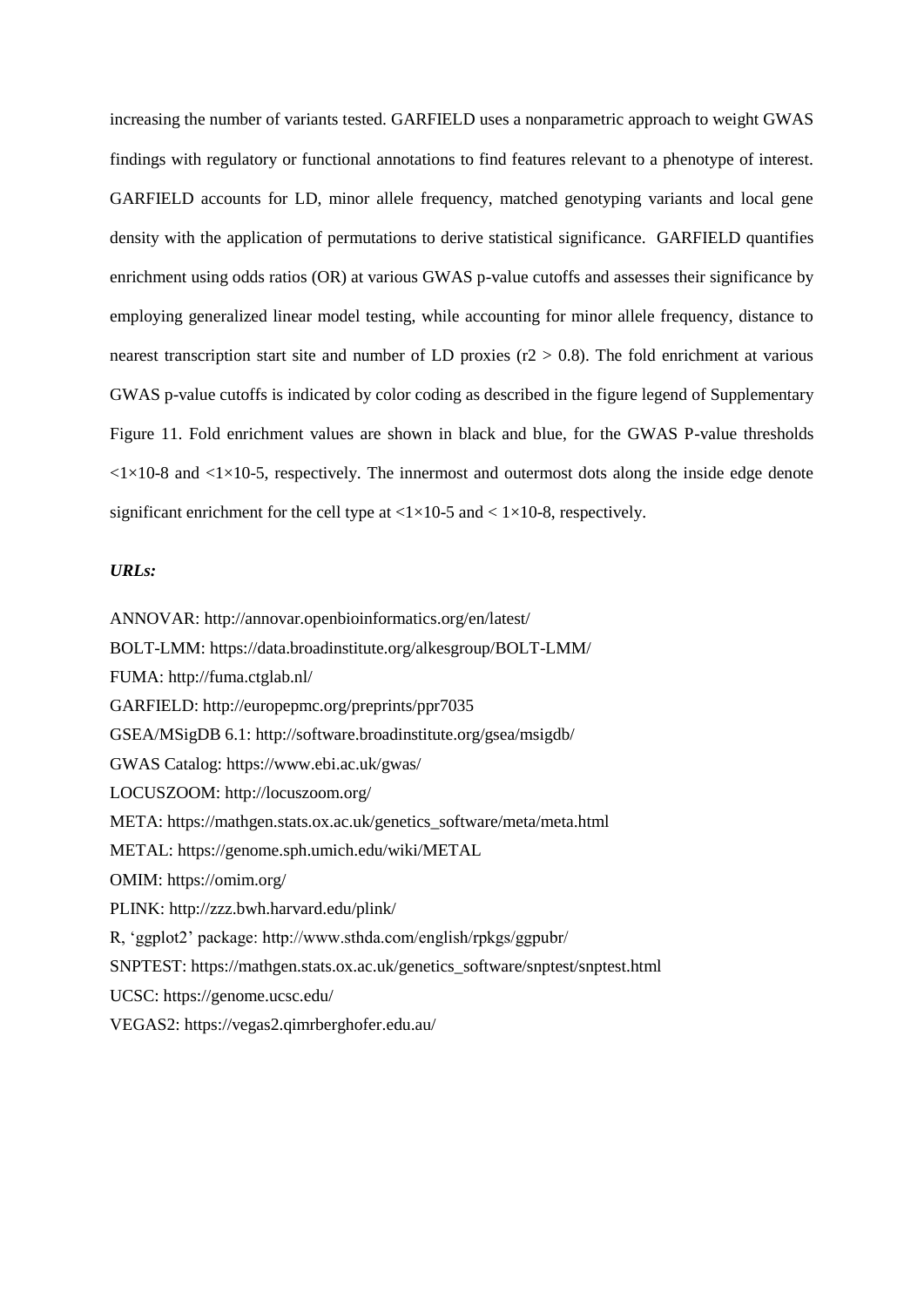# **ACKNOWLEDGEMENTS**

The authors wish to thank all study participants, researchers, clinicians and administrative staff who contributed to this study. We thank Julia Wilking, Inka Geurink, Katrin Neblung-Masuhr, Sanaz Sedghpour Sabet, Tanja Wesse, Anja Tanck, Frank Lichte and Karin Stengel for expert technical assistance and Oddmund Nordgård (Stavanger University Hospital, Norway) for kindly providing the anti-PHGR1 antibody.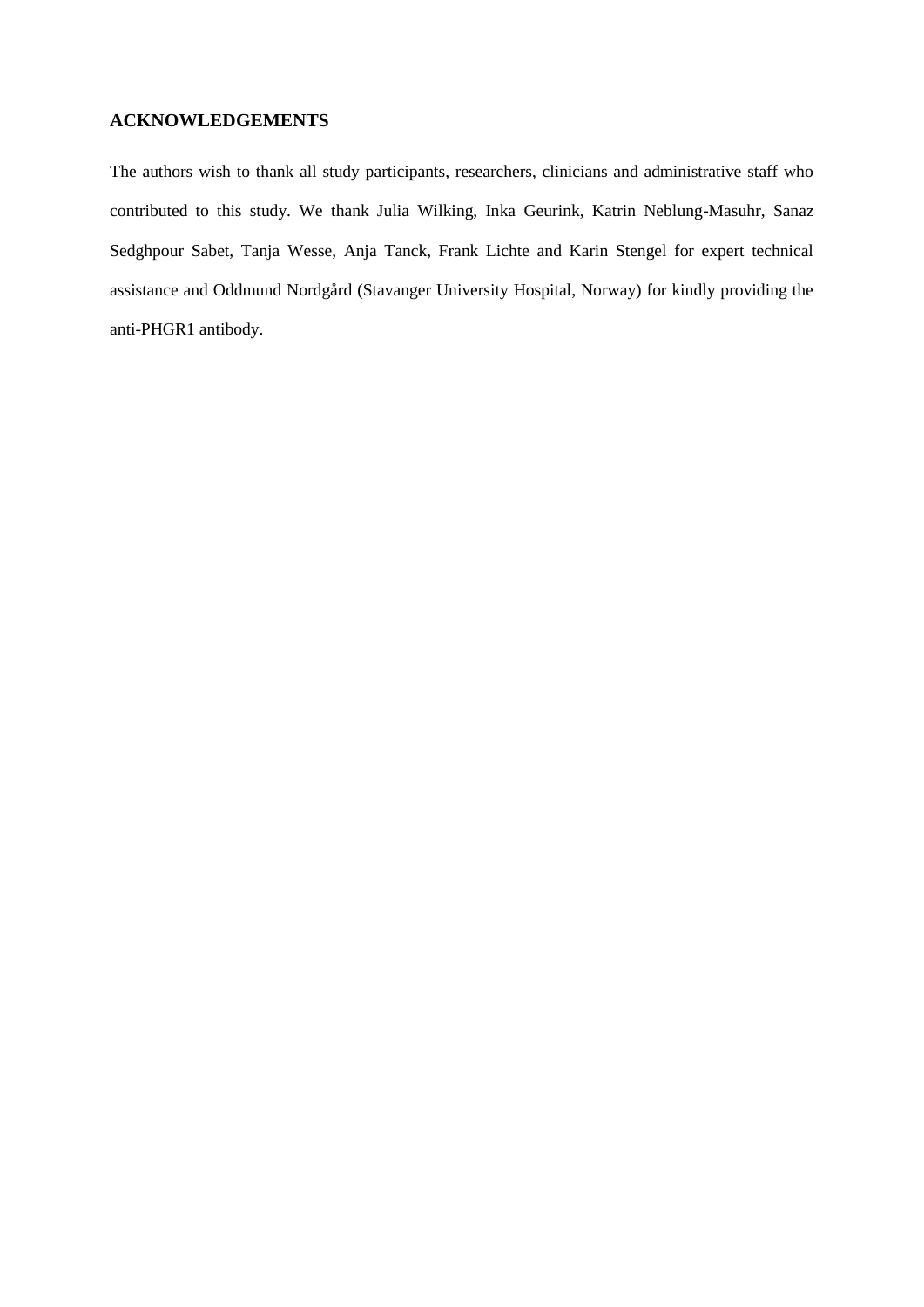# **REFERENCES**

- 1 Buch S, Schafmayer C, Völzke H, *et al.* A genome-wide association scan identifies the hepatic cholesterol transporter ABCG8 as a susceptibility factor for human gallstone disease. *Nat Genet* 2007;**39**:995–9. doi:10.1038/ng2101
- 2 Buch S, Stickel F, Trépo E, *et al.* A genome-wide association study confirms PNPLA3 and identifies TM6SF2 and MBOAT7 as risk loci for alcohol-related cirrhosis. *Nat Genet* 2015;**47**:1443–8. doi:10.1038/ng.3417
- 3 Reichert MC, Kupcinskas J, Krawczyk M, *et al.* A Variant of COL3A1 (rs3134646) Is Associated With Risk of Developing Diverticulosis in White Men. *Dis Colon Rectum* 2018;**61**:604–11. doi:10.1097/DCR.0000000000001001
- 4 Bonfiglio F, Zheng T, Garcia-Etxebarria K, *et al.* Female-Specific Association Between Variants on Chromosome 9 and Self-Reported Diagnosis of Irritable Bowel Syndrome. *Gastroenterology* 2018;**155**:168–79. doi:10.1053/j.gastro.2018.03.064
- 5 Henström M, Diekmann L, Bonfiglio F, *et al.* Functional variants in the sucrase–isomaltase gene associate with increased risk of irritable bowel syndrome. *Gut* 2018;**67**:263–70. doi:10.1136/gutjnl-2016-312456
- 6 Loh P-R, Tucker G, Bulik-Sullivan BK, *et al.* Efficient Bayesian mixed-model analysis increases association power in large cohorts. *Nat Genet* 2015;**47**:284–90. doi:10.1038/ng.3190
- 7 Hampe J, Wollstein A, Lu T, *et al.* An integrated system for high throughput TaqMan based SNP genotyping. *Bioinformatics* 2001;**17**:654–5.
- 8 Chang CC, Chow CC, Tellier LC, *et al.* Second-generation PLINK: rising to the challenge of larger and richer datasets. *Gigascience* 2015;**4**:7. doi:10.1186/s13742-015-0047-8
- 9 Johnson EO, Hancock DB, Levy JL, *et al.* Imputation across genotyping arrays for genomewide association studies: assessment of bias and a correction strategy. *Hum Genet* 2013;**132**:509–22. doi:10.1007/s00439-013-1266-7